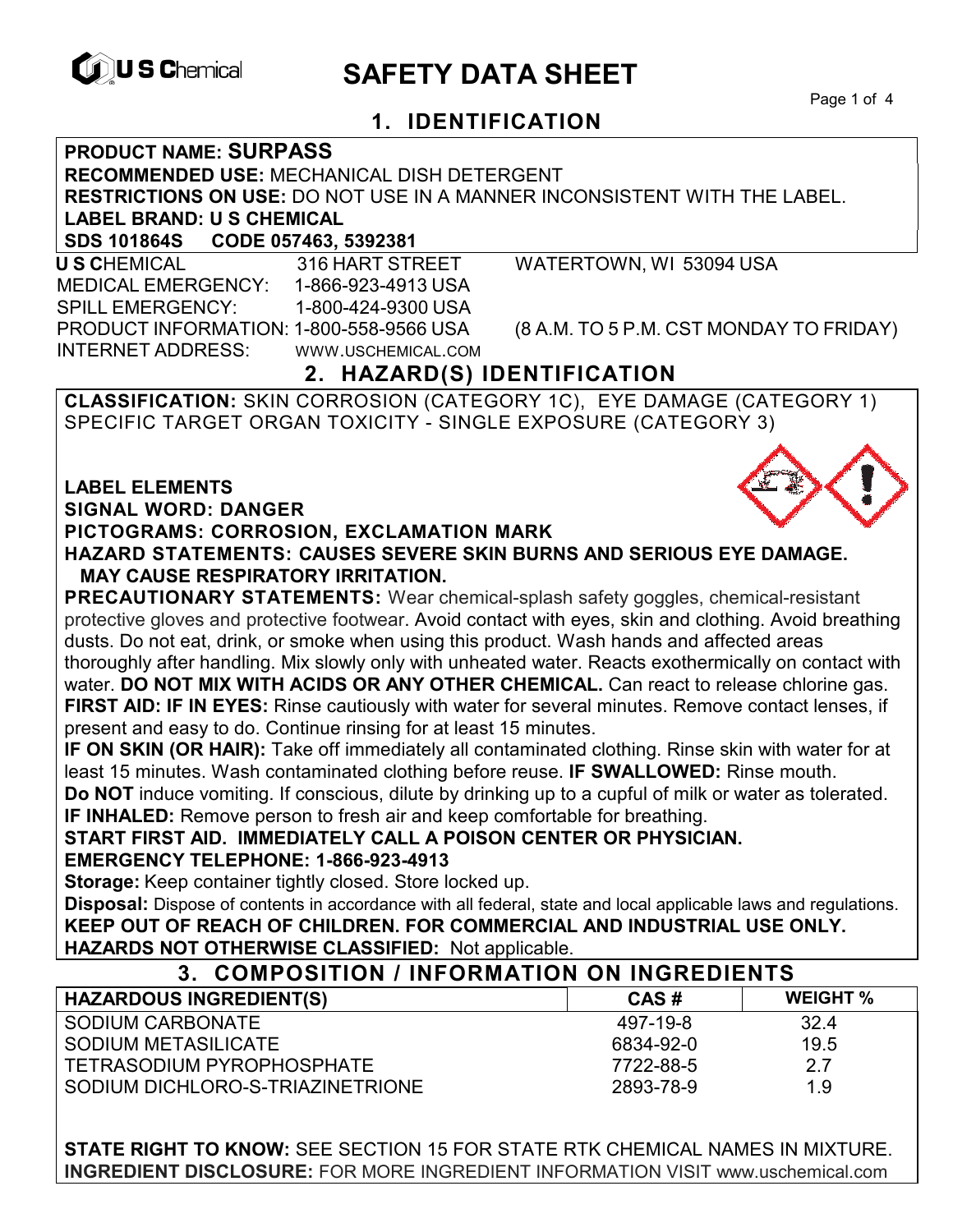## **4. FIRST-AID MEASURES** Page 2 of 4

**IF IN EYES:** RINSE CAUTIOUSLY WITH WATER FOR SEVERAL MINUTES. REMOVE CONTACT LENSES, IF PRESENT AND EASY TO DO. CONTINUE RINSING FOR AT LEAST 15 MINUTES. **IF ON SKIN (OR HAIR):** TAKE OFF IMMEDIATELY ALL CONTAMINATED CLOTHING. RINSE SKIN WITH WATER FOR AT LEAST 15 MINUTES. WASH CONTAMINATED CLOTHING BEFORE REUSE. **IF SWALLOWED:** RINSE MOUTH. **Do NOT** INDUCE VOMITING. IF CONSCIOUS, DILUTE BY DRINKING UP TO A CUPFUL OF MILK OR WATER AS TOLERATED. **IF INHALED:** REMOVE PERSON TO FRESH AIR AND KEEP COMFORTABLE FOR BREATHING. **START FIRST AID. IMMEDIATELY CALL A POISON CENTER OR PHYSICIAN. EMERGENCY TELEPHONE: 1-866-923-4913**

**MOST IMPORTANT SYMPTOMS / EFFECTS:** CAUSES SEVERE SKIN BURNS AND SERIOUS EYE DAMAGE. MAY CAUSE BLINDNESS WITHOUT IMMEDIATE FIRST AID. HARMFUL IF SWALLOWED. CAUSES BURNS AND SERIOUS DAMAGE TO MOUTH, THROAT AND STOMACH. CORROSIVE TO ALL BODY TISSUES.

**MEDICAL CONDITIONS AGGRAVATED:** NONE KNOWN.

**NOTE TO PHYSICIAN:** CALL 1-866-923-4913 FOR EXPOSURE MANAGEMENT ASSISTANCE.

## **5. FIRE-FIGHTING MEASURES**

**CHEMICAL HAZARDS:** CORROSIVE. NON-FLAMMABLE. **COMBUSTION PRODUCT HAZARDS:** OXIDES OF CARBON AND OTHER FUMES. **METHODS:** SELECT EXTINGUISHER AND METHODS BASED ON FIRE SIZE AND TYPE. **EQUIPMENT:** WEAR SCBA AND FULL PROTECTIVE GEAR AS CONDITIONS WARRANT. **NFPA RATING:** HEALTH-3/FLAMMABILITY-0/ INSTABILITY-0/SPECIAL HAZARD-N.AP. **SUITABLE EXTINGUISHERS:** WATER, DRY CHEMICAL, CO2 OR FOAM SUITABLE FOR FIRE. **UNSUITABLE EXTINGUISHERS:** NO RESTRICTIONS BASED ON CHEMICAL HAZARDS.

# **6. ACCIDENTAL RELEASE MEASURES**

**PERSONAL PRECAUTIONS:** EVACUATE UNPROTECTED PERSONNEL FROM AREA. WEAR PERSONAL PROTECTION INCLUDING RUBBER BOOTS. SEE SECTION 8. VENTILATE AREA IF NEEDED. BE CAREFUL NOT TO SLIP. WASH THOROUGHLY AFTER CLEAN-UP. **ENVIRONMENTAL PRECAUTIONS:** PREVENT SPILL FROM ENTERING DRAIN, STORM SEWER OR SURFACE WATERWAY. PREVENT WATER AND SOIL CONTAMINATION. **CLEAN-UP METHODS:** CAREFULLY SWEEP UP AND SHOVEL INTO DRY LABELED CONTAINERS WITHOUT RAISING DUST. MOVE CONTAINERS OUT OF SPILL AREA. AFTER SPILL COLLECTION, FLUSH AREA WITH WATER AND FOLLOW WITH NORMAL CLEAN-UP PROCEDURES.

# **7. HANDLING AND STORAGE**

**HANDLING:** FOLLOW ALL LABEL DIRECTIONS. INSTRUCT PERSONNEL ABOUT PROPER USE, HAZARDS, PRECAUTIONS, AND FIRST AID MEASURES. AVOID INHALATION, INGESTION, AND CONTACT WITH SKIN, EYES AND CLOTHING. DO NOT TASTE OR SWALLOW. REMOVE AND WASH CONTAMINATED CLOTHING AND FOOTWEAR BEFORE REUSE. PRODUCT RESIDUE MAY REMAIN IN EMPTY CONTAINERS. HANDLE CAREFULLY TO AVOID DAMAGING CONTAINER.

**STORAGE:** KEEP CONTAINER TIGHTLY CLOSED. STORE LOCKED UP. STORE AT AMBIENT TEMPERATURES IN A DRY AREA OUT OF DIRECT SUNLIGHT. ROTATE STOCK REGULARLY. KEEP AWAY FROM FOOD AND DRINK. KEEP OUT OF REACH OF CHILDREN.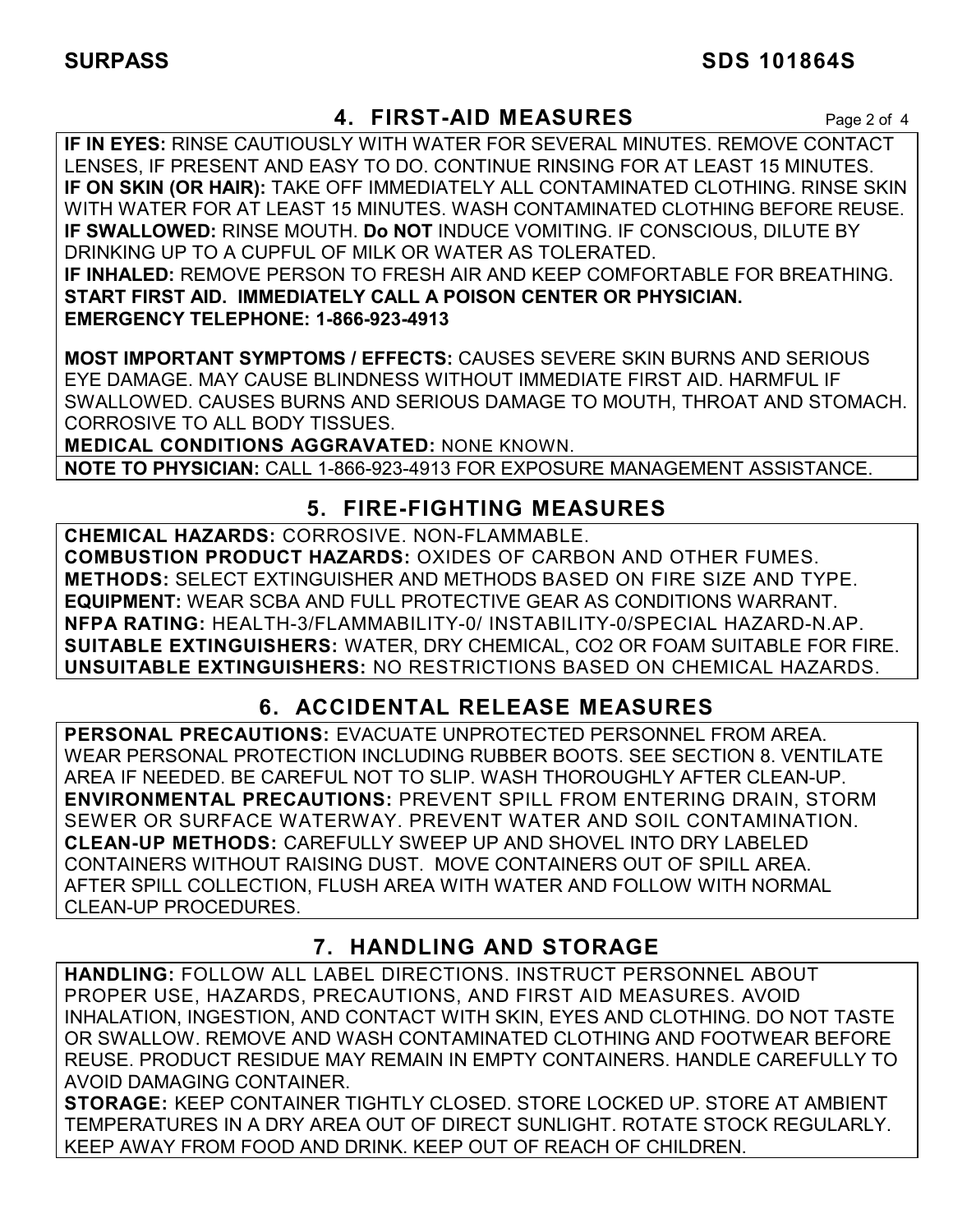#### **SURPASS SDS 101864S**

#### **8. EXPOSURE CONTROLS / PERSONAL PROTECTION** Page 3 of 4

**EXPOSURE LIMITS:** SODIUM CARBONATE = NONE, SODIUM METASILICATE = NONE TETRASODIUM PYROPHOSPHATE = NONE

SODIUM DICHLORO-S-TRIAZINETRIONE = 0.5 PPM TWA AS CHLORINE, 1 PPM STEL AS CHLORINE(ACGIH), 1 PPM CEILING LIMIT (OSHA)

#### **ENGINEERING CONTROLS:** GENERAL ROOM VENTILATION IS TYPICALLY ADEQUATE.

#### **PERSONAL PROTECTION**

**EYES:** CHEMICAL-SPLASH SAFETY GOGGLES.

**HANDS:** CHEMICAL-RESISTANT PROTECTIVE GLOVES (NITRILE, NEOPRENE OR RUBBER). **RESPIRATORY:** WEAR DUST MASK IF HANDLING CREATES AIR-BORNE DUST.

**FEET:** PROTECTIVE FOOTWEAR.

**BODY:** SUITABLE PROTECTIVE CLOTHING.

**HYGIENE MEASURES:** HANDLE IN ACCORDANCE WITH GOOD INDUSTRIAL HYGIENE AND SAFETY PRACTICE. TAKE OFF IMMEDIATELY ALL CONTAMINATED CLOTHING AND WASH IT BEFORE REUSE. WASH HANDS AND AFFECTED AREAS THOROUGHLY AFTER HANDLING. PROVIDE SUITABLE FACILITIES FOR QUICK DRENCHING OR FLUSHING OF THE EYES AND BODY IN CASE OF CONTACT OR SPLASH HAZARD.

## **9. PHYSICAL AND CHEMICAL PROPERTIES**

**APPEARANCE:** WHITE POWDER **ODOR: SLIGHT CHLORINE pH CONCENTRATE:** N.AP. **pH READY-TO-USE:** N.AP. **pH @ USE DILUTION:** 11.4 (BASIC) **PHYSICAL STATE:** GRANULAR POWDER **RELATIVE DENSITY (WATER):** N.AV. **SOLUBILITY (WATER):** MODERATE **VAPOR PRESSURE:** N.AV. **VAPOR DENSITY:** N. AV. **VISCOSITY:** N.AP.

**AUTO-IGNITION TEMPERATURE:** N.AV. **DECOMPOSITION TEMPERATURE:** N.AV. **EXPLOSIVE LIMITS (LEL/UEL):** NONE **EVAPORATION RATE:** N.AV. **FLAMMABILITY (SOLID, GAS):** N.AP. **FLASH POINT:** NONE **INITIAL BOILING POINT/RANGE:** N.AV. **MELTING POINT/FREEZING POINT:** N.AV. **ODOR THRESHOLD:** N.AV. **PARTITION COEFF. (N-OCTANOL/WATER):** N.AV **OTHER:** N.AV.

## **10. STABILITY AND REACTIVITY**

**REACTIVITY:** MIXING WITH INCOMPATIBLES CAN RELEASE HEAT + HAZARDOUS GASES. **CHEMICAL STABILITY:** STABLE.

**POSSIBILITY OF HAZARDOUS REACTIONS:** SEE REACTIVITY. WILL NOT POLYMERIZE. **CONDITIONS TO AVOID:** TEMPERATURES ABOVE 120°F (49°C) AND HIGH HUMIDITY. **MATERIALS TO AVOID:** ACIDS, AMMONIA, METALS AND OTHER CHEMICALS. MIX ONLY WITH WATER. **HAZARDOUS DECOMPOSITION PRODUCTS:** NONE UNDER NORMAL CONDITIONS.

# **11. TOXICOLOGICAL INFORMATION**

**ROUTES OF EXPOSURE:** EYES, SKIN, INGESTION, INHALATION. **INFORMATION ON ROUTES OF EXPOSURE:** NO LC50/LD50 TEST DATA ON MIXTURE. **ACUTE EFFECTS /SYMPTOMS**: CORROSIVE TO ALL BODY TISSUES.  **EYES:** CAUSES SERIOUS EYE DAMAGE. MAY CAUSE PAIN, REDNESS AND WATERING.  **SKIN:** CAUSES SEVERE SKIN BURNS. MAY CAUSE DELAYED PAIN, REDNESS AND BLISTERING. **INGESTION:** CAUSES BURNS AND SERIOUS DAMAGE TO MOUTH, THROAT AND STOMACH. **INHALATION:** MAY CAUSE CORROSIVE EFFECTS TO NOSE, THROAT, AND RESPIRATORY SYSTEM. **CHRONIC / OTHER EFFECTS:** NO REPORTABLE GERM CELL MUTAGENS, SKIN SENSITIZERS, RESPIRATORY SENSITIZERS, REPRODUCTIVE TOXINS OR ASPIRATION HAZARDS. **SPECIFIC TARGET ORGANS (SINGLE):** MAY CAUSE RESPIRATORY IRRITATION. **SPECIFIC TARGET ORGANS (REPEATED):** NONE KNOWN. **NUMERICAL MEASURES OF TOXICITY:** ATEmix (ORAL-RAT) = ABOVE 2000 MG / KG **CARCINOGENS:** NO REPORTABLE ACGIH, IARC, NTP, OR OSHA CARCINOGENS.